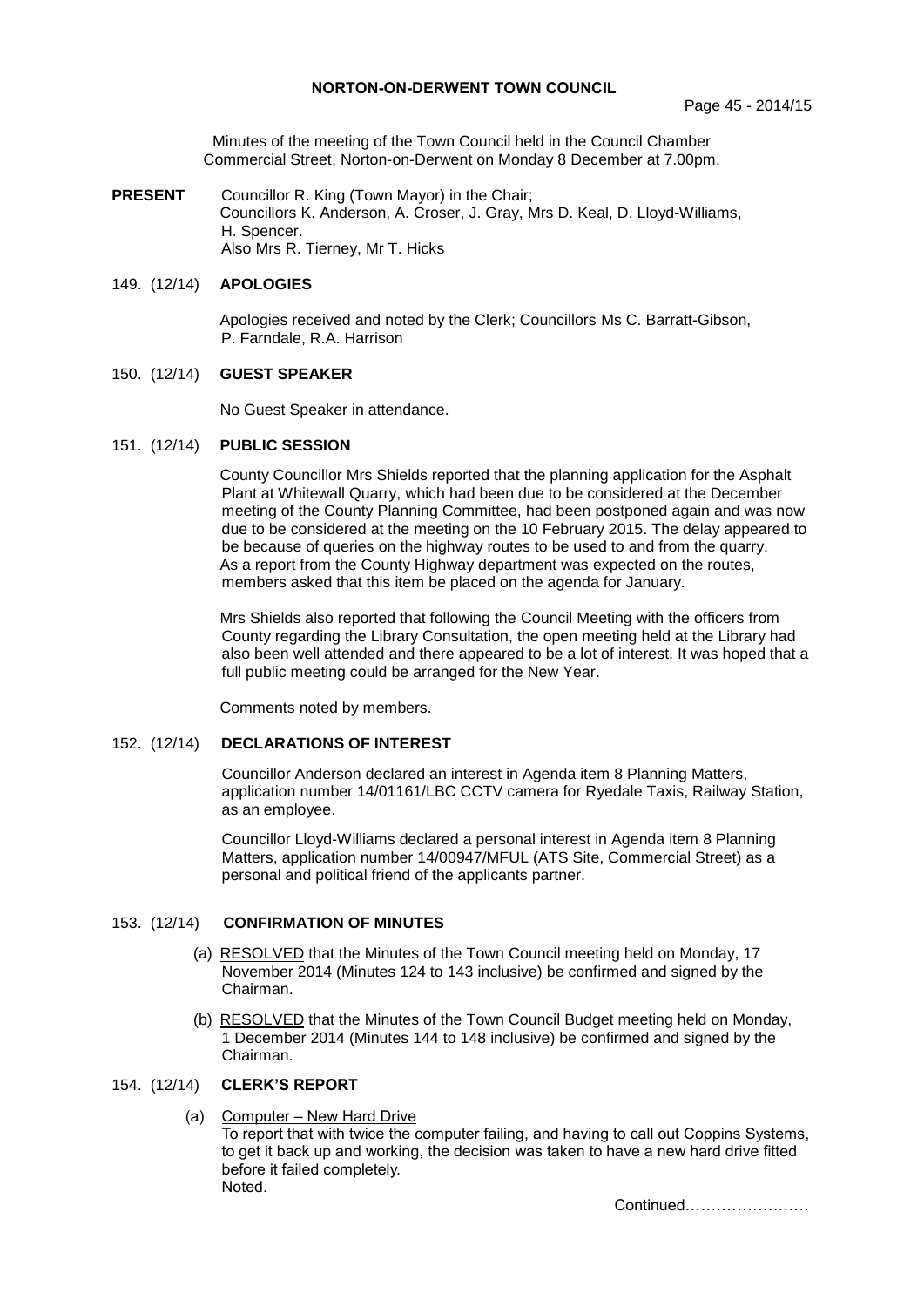### 154. (12/14) **CLERK'S REPORT** (continued)

### (b) British Telecom Accounts

To report that the telephone and broadband account was now paid up to date following the dispute over the bill for the repair to the line.

### 155. (12/14) **TOWN MAYOR/CHAIRMANS REPORT**

(a) Christmas Lights Switch On

The Mayor reported that there had been a very good turnout for the switch on, with many added attractions being provided such as 'Santa's Grotto and the Balloon Man' who had been well received by the children.

The major downside to the evening being the fact that the town's lights failed to come on. It had been reported later that the main people involved with both Malton and Norton's lights would be stepping down after this year. This then makes it unclear as to the future.

With Malton's lights switch on also having problems and two of the stalwarts of the Malton Events committee resigning over the issue, namely Andrew Walker and Mandy West the Chair of the committee, the future for various events seemed unclear. The Mayor reminded members that both Mandy West and Andrew Walker did an excellent job of organising many events and it was very sad that they had resigned, and he hoped that they would change their minds.

The Mayor suggested that a meeting with Malton be arranged for the New Year to discuss what happens now.

Noted.

The Mayor then thanked everyone involved with the Norton Light Switch on Event who had all given time and effort it was much appreciated.

(b) Blessing of the Tree

The Mayor attended the 'Blessing of the Tree' in aid of St Catherine's Hospice which was held in Malton outside the Town Hall. It had been a most festive and enjoyable event with input from choirs and the Malton White Star Band, only issue it was a bitterly cold evening.

## (c) St Peter's Church – Christmas Tree Festival

This had been a spectacular event and the Mayor thanked the Deputy Clerk and Councillor Gray for erecting and decorating the tree entered on behalf of the Council. It was not clear if this event would take place next year but it was thought that Reverend Rachel Hirst had another idea for an event. Noted.

(d) Complaints Received

The Mayor reported that he had received many complaints about children and adults cycling on the pavement in Commercial Street, and also that now the dark nights had arrived there had been a marked increase in dog fouling. Noted.

### 156. (12/14) **FINANCIAL MATTERS**

(a) Accounts paid and for payment

The Clerk reported that accounts nos. 170 to 180 inclusive, amounting to £6,698.72 had been paid since the last meeting of the Council. RESOLVED that account nos. 181 to 185 inclusive, amounting to £1,140.43 be paid. Cheques were drawn and signed accordingly.

- (b) Financial report The Clerk's financial report for the period 01.11.14 to 30.11.14 was received.
- (c) Budgetary monitoring The Clerk's report for the period ending 30 November 2014 was received.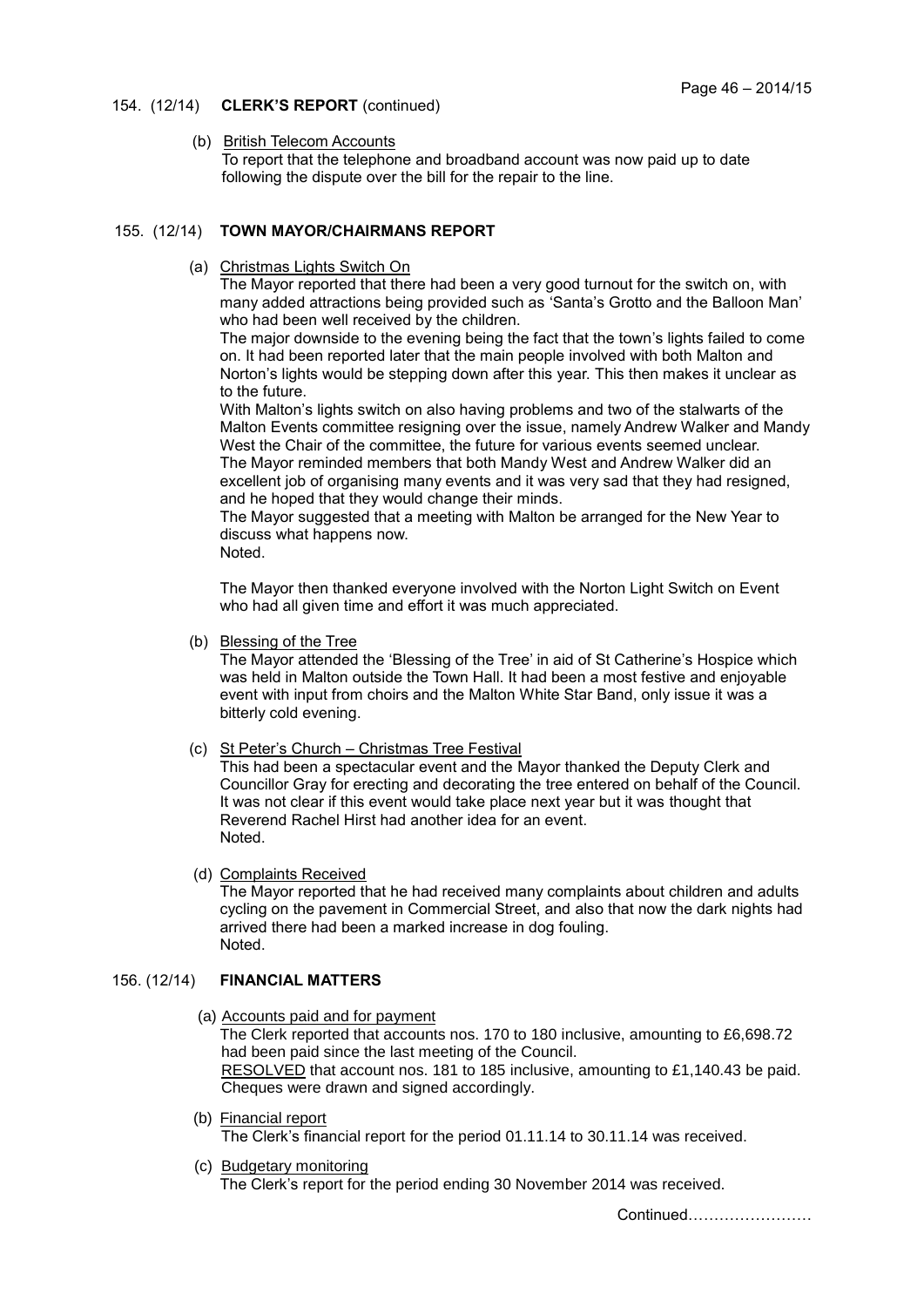### 156. (12/14) **FINANCIAL MATTERS** (continued)

 (d) Budget and Precept for the Year 2015/16 RESOLVED that the Budget and Precept for the year 2015/16 be confirmed as set out in the Minutes of the Budget meeting dated 1 December 2014. With a Budget of £135,366, and a precept of £120,000

# 157. (12/14) **PLANNING MATTERS**

- (a) Planning applications referred to the Town Council by Ryedale District Council, for comment and/or recommendation were dealt with as follows: -
- 14/01161/LBC Installation of CCTV camera to front wall above left side of fascia sign. Ryedale Taxis, Railway Station, Norton Road, Norton, Malton, YO17 9PD For: Station Taxis (Norton) Ltd (Mrs Lisa Ridsdale) RESOLVED: Recommend Approval
- 14/00521/HOUSE Removal of shop front window and replacement with UPVC double glazed window in smaller opening. 15 Church Street, Norton, Malton, YO17 9HP For: Mr Adrian Carter RESOLVED: Recommend Approval
- 14/01220/FUL Change of use of land and buildings to a non-residential education and training centre (use class D1) to include a change of use and alteration of outbuilding to form training and workshop areas for use by Acorn Community Care to include kitchen and toilet facilities and sensory room together with replacement of main entrance doors and installation of a removable access ramp to side entrance (part retrospective application) Whinflower Hall, Scarborough Road, Norton, Malton, YO17 8EE For: Acorn Community Centre RESOLVED: Recommend Approval
- 14/01289/HOUSE Erection of single storey rear and side extension 20 Glenmoore Drive, Norton, Malton, YO17 9DE For: Mrs H Wilson RESOLVED: Recommend Approval
- 14/00947/MFUL Erection of 37no. one bedroom apartments 20no. two bedroom apartments, 3no. three bedroom dwellings and 2no. four bedroom apartments with undercroft parking, private and communal amenity areas, landscaping, management office, alteration to existing vehicular access and erection of street front commercial unit with one bed studio above. ATS Euromaster, 25 to 27 Commercial Street, Norton, Malton, YO17 9HX. For: Mr P Sedman RESOLVED: Recommend Refusal, as per our recommendation and commentary in our letter dated 9<sup>th</sup> October 2014, the comments therein still stand in full.

In addition we would comment as follows: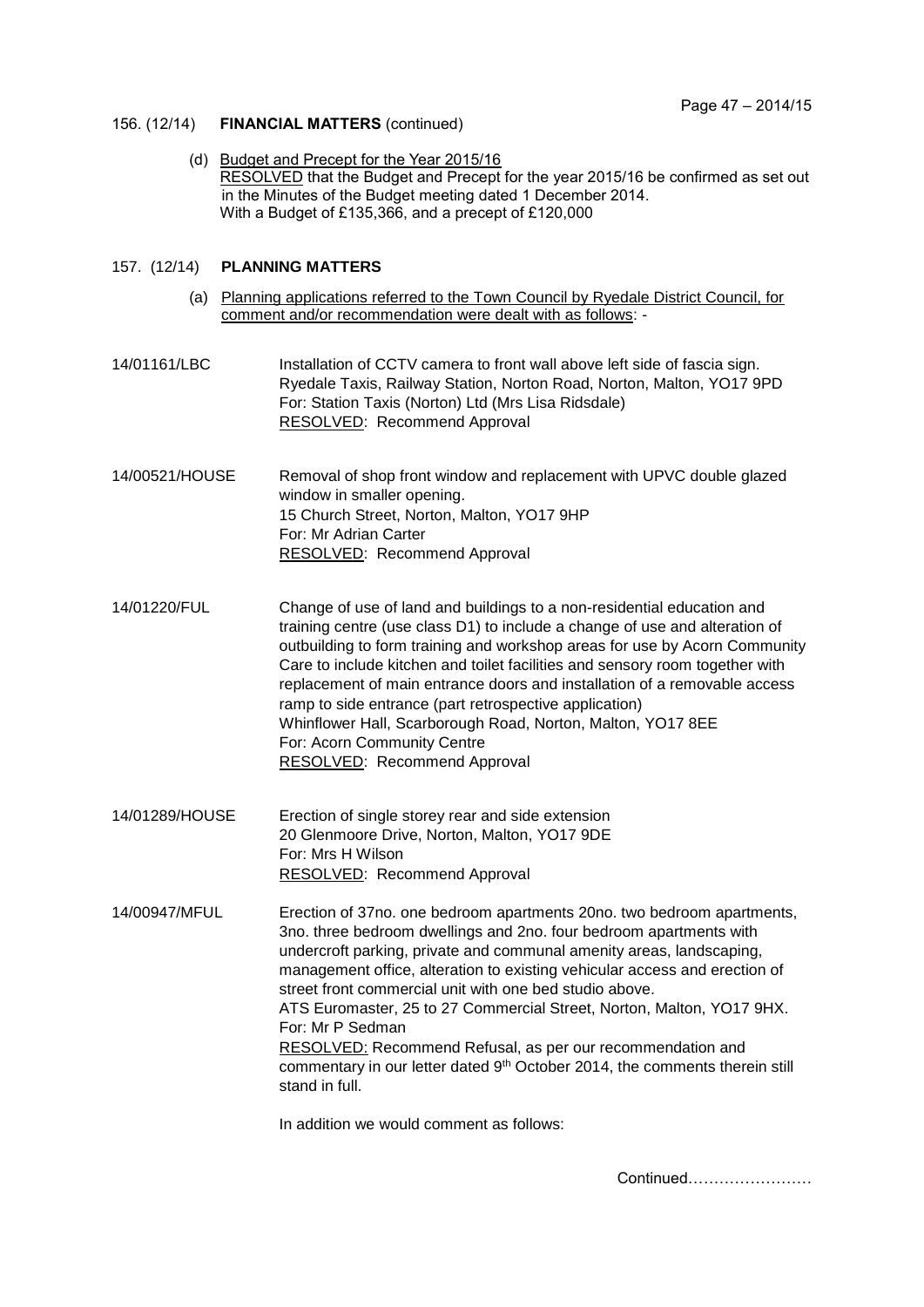### 157. (12/14) **PLANNING MATTERS** (continued)

14/00947/MFUL ATS Euromaster (continued)

Within the letter submitted as part of the application from Dudleys, Structural and Civil Consultants, Horsforth, we note that under heading 3 Sewer, that the surface water from impermeable roof areas is to be disposed of into the sewer and that our understanding is that surface water in medium to large scale developments within the town should be dealt with by alternative measures due to historic and ongoing flooding problems.

Whilst the increase in parking allocation is favourable, both surface and undercroft, we consider that the site access should be retained, and made as wide as possible and the shop unit to the Commercial Street curtilage not be developed, due to the increase in volume in traffic from the addition of further car parking.

 There are two buildings shown on the Proposed Impermeable Plan, submitted as part of the application, prepared by Dudleys, which immediately flank the entrance to the undercroft parking. These do not appear on any other plan, submitted as part of the application, prepared by The Design Partnership.

(b) Planning decisions notified by Ryedale District Council:

No decisions received.

### 158. (12/14) **COUNCIL POLICIES**

Complaints Procedure and Disciplinary and Grievance Procedure Policies Members received copies of the proposed Complaints Procedures Policy and the Disciplinary and Grievance Procedure Policy. RESOLVED that the Complaints Procedure Policy and the Disciplinary and Grievance Procedure Policy be formally adopted by the Council, both as appended to the Minutes (Appendix 1).

- 159. (12/14) **HIGHWAY MATTERS**
	- (a) Installation of LED Street Lighting

Members received the schedule for the replacement of sodium light bulbs with LED bulbs by the County Street Lighting Department, at various locations within Norton. Noted by members.

# 160. (12/14) **CEMETERY MATTERS**

Cataloguing and Recording of Memorials Members considered a request from the Ryedale History Society, that they be given permission to catalogue and record all the memorials within Norton Cemetery. RESOLVED to give permission for the Ryedale History Society to catalogue and record the memorials within Norton Cemetery.

### 161. (12/14) **CORRESPONDENCE**

- (a) Malton and Norton Area Partnership copy of a letter sent from the Partnership to Julia Mulligan, Police and Crime Commissioner, in connection to the proposed changes to street lighting. For information. Noted.
- (b) Brooklyn Preschool Playgroup Thank you for grant.